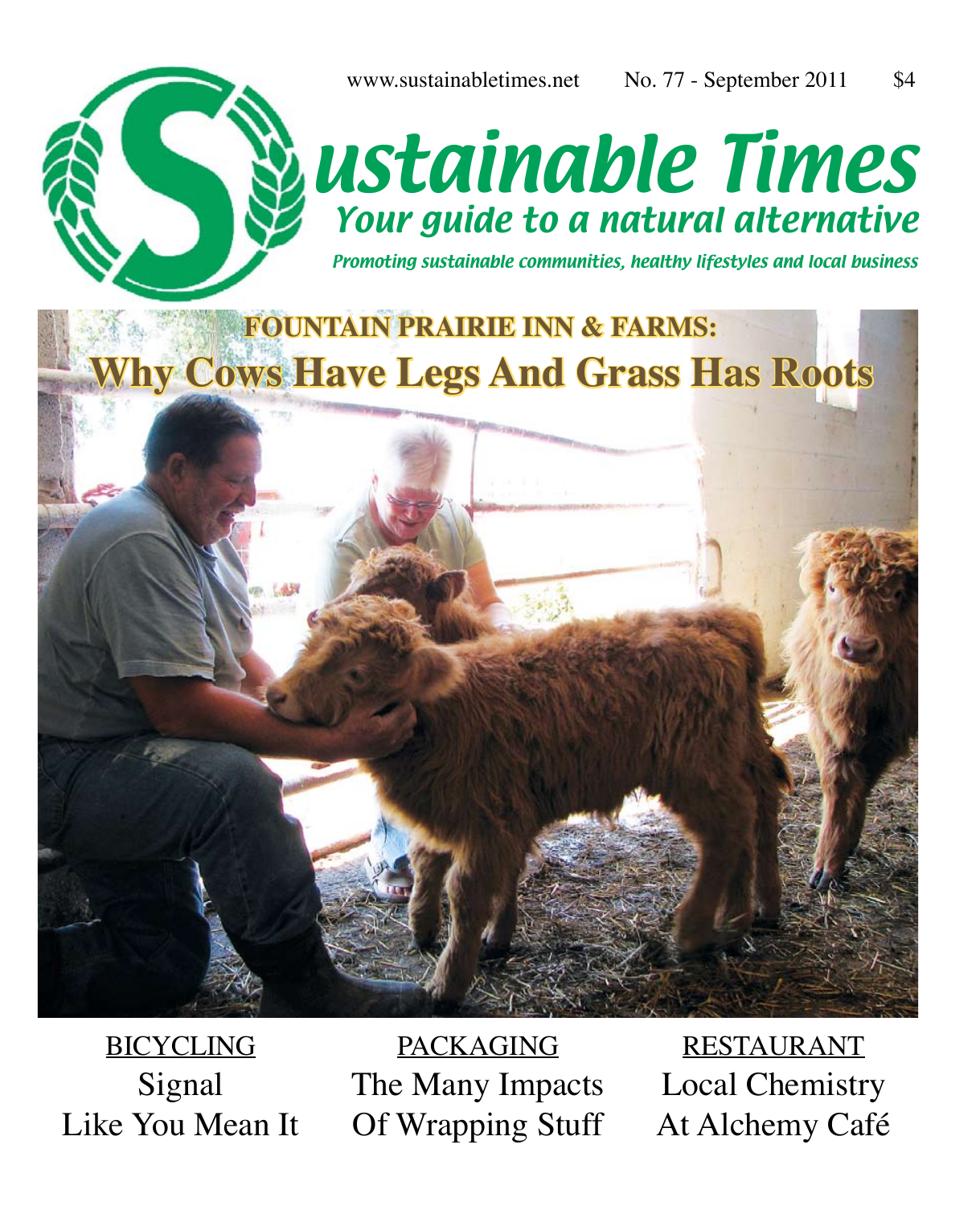## FOUNTAIN PRAIRIE INN & FARMS **Why Cows Have Legs And Grass Has Roots**

*John and Dorothy Priske of Fountain Prairie Inn & Farms are a fixture at the Dane County Farmers' Market in Madison. Every Saturday morning they can be seen chatting with their many regular customers as they sell high-quality meat from their sustainably raised Highland cattle and Berkshire pigs. For them farming is not just about raising crops and animals and selling them: It is part of a holistic approach to life and earth.*

## by **George Zens**

**Fountain Prairie Inn & Farms**<br>is located on Highway 16<br>near Fall River in Columbia<br>bunty. The beautifully restored lateis located on Highway 16 near Fall River in Columbia County. The beautifully restored late-19th-century Victorian-style house, where John and Dorothy Priske live, also serves as the "Inn" part, a quiet rural farmstead bed-and-breakfast.

The house is surrounded by imposing oak trees; a colorful flowerbed welcomes visitors as they come up the driveway, while, on the other side of the house, a large patio oversees the lawn and a gazebo. A large vegetable garden and hoophouse are to the side beyond the lawn.

Behind and to the other side of the house, two big barns, a shed and assorted agricultural machinery indicate that it is indeed a working farm. I point that out because at first and even at second sight Fountain Prairie does not look like most farms in the area.

It is not surrounded by a sea of monotonous corn or soybean fields, but by 280 acres of pasture, tall-grass prairie and wetlands. Its most visible feature is a 50 kW wind turbine that supplies all their electricity and then some. And of course there is the herd of 500 or so Scottish Highland cattle, split into several groups (and on two farms, the other one near Merrimac), larger ones out on pasture, other, smaller ones, in the barns, but with permanent access to the outside.

If Fountain Prairie Inn & Farms is a model of sustainability today, it



*Dorothy and John Priske with one of their main bulls; Highland cattle are fairly docile.*

didn't start out that way. In fact, John and Dorothy Priske have a come a long way to develop and realize their vision of farming.

Both have to varying degrees farming backgrounds. Dorothy grew up on a dairy farm in Juneau county ("That's why we don't have dairy cows," she says laughing), while John grew up near Lodi in a family of nine with a father who loved alcohol a bit too much and a mother who had to work very hard indeed to pull the family through.

His family was "really poor". They had a huge garden, "a subsistence farm", from which his mother fed the family first and sold the surplus. On a more commercial scale they grew melons, cucumbers (for the pickle factory in Lodi) and sweet corn. John and his brothers sold melons to the customers at the Merrimac ferry to earn money for school clothes.

John's grown-up older siblings helped look after the younger ones and occasionally helped out with food from their own farms.

While Dorothy was working on a degree in zoology from the University of Wisconsin, John took a four-month farm short course at the UW, working full time in the process. One day he saw an ad in the paper for a communications job at the Milwaukee Railroad and he decided to apply. He got the job and he was looking forward to make enough money to hopefully be able to start his own farm some day. It was the late 1960s and he was not yet twenty years old.

"I was ambitious and worked

hard," he says.

In 1969 he was offered a promotion to work as a lineman in Chicago and he impressed his superiors enough to be made crew foreman in Idaho two years later at the unusually young age of 22. He and Dorothy got married in 1972 and for the first few years of their married life together, they lived in a boxcar.

"We fished, hunted and gathered, and in five years did not eat anything that we had not caught or harvested ourselves. It was hard work, but it was also an adventure," John reminisces, adding that it was his father who had been his inspiration and teacher for everything related to hunting and fishing.

"We would go out camping in the Pacific Northwest almost every weekend," says Dorothy who occa-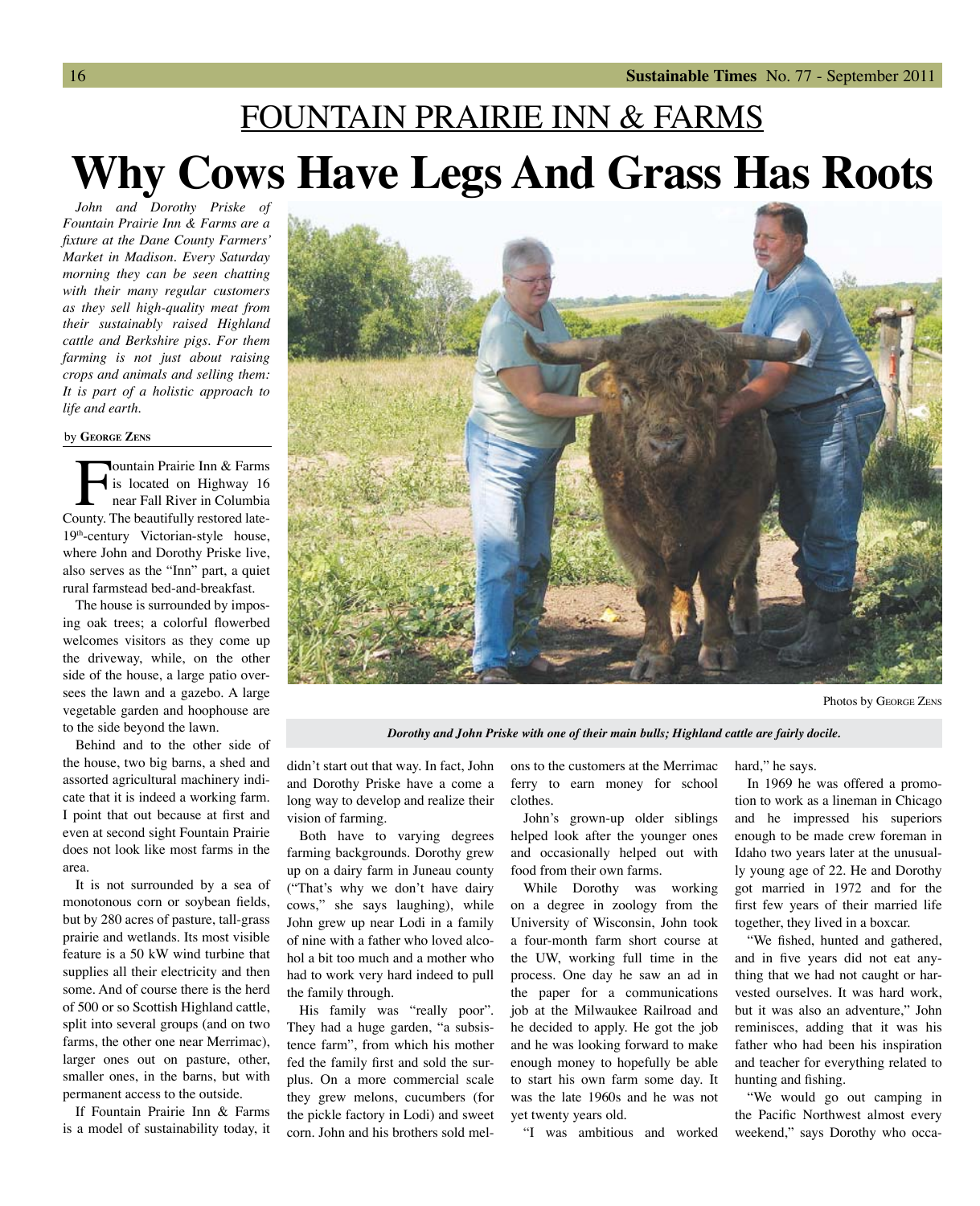

*The hoop house and vegetable garden are part of a small business incubator project.*

sionally also cooked for the crew.

After five years John got a more permanent job in the Seattle area. They settled down and bought a house.

But then the railroad went bankrupt, and with his severance pay and money they had saved, John went back to school and got a degree in finance.

Not that he was going to make a career of that, though. Instead, he sold vegetables in Seattle for farmers from inland Washington state.

"It's either desperation or inspiration that drives us," he says, without elaborating on which one drove him. "I haven't had a real job since 1980, but I decided that if I was going to work hard, I would do it for myself,"

he adds without any obvious regret.

That was about the time when farmers in the state of Washington started going big-time into asparagus. John researched asparagus farming, thinking that if it worked in Washington, it might also work in Wisconsin. In 1984 he and Dorothy returned to their home state and planted 16 acres of asparagus on his brother Tom's farm in Rio, besides raising other crops and pigs. John farmed while Dorothy worked offfarm.

At the time they could not afford to buy a farm of their own, but in 1986 they heard about a farm for sale in Fall River:

"We were told that the 96-year old owner had kicked his son, who

himself was 70, off the farm for not doing a good enough job farming, and decided to sell the farm," John says. "As they say, in farming, if you want to make a small fortune, you better start with a big one, and this looked like a way to get there. He wanted to sell us the farm for \$300,000, but it was in really bad shape – it was just one large field, there was seed corn stored in the house, underground storage tanks that had to be ripped out, everything was in bad shape."

But they decided to give it a go. They now had 300 acres and started growing the abc of vegetable farming: asparagus, broccoli and cauliflower.

"The farm had the right soil and

plenty of water," says John, "but the broccoli and cauliflower didn't work out anyway."

He expanded the farm into largescale corn and soybean growing, including custom planting for other farmers, and at some point was working 1,000 acres. They also raised hogs, up to 700 at a time.

"We got farther and farther removed from sustainable agriculture. We also depended way too much on government subsidies, and wanted and needed to get away from that."

Then the price for hogs went through the floor, to the point where they lost money on every hog they sold because they got less for the finished hogs than they had paid for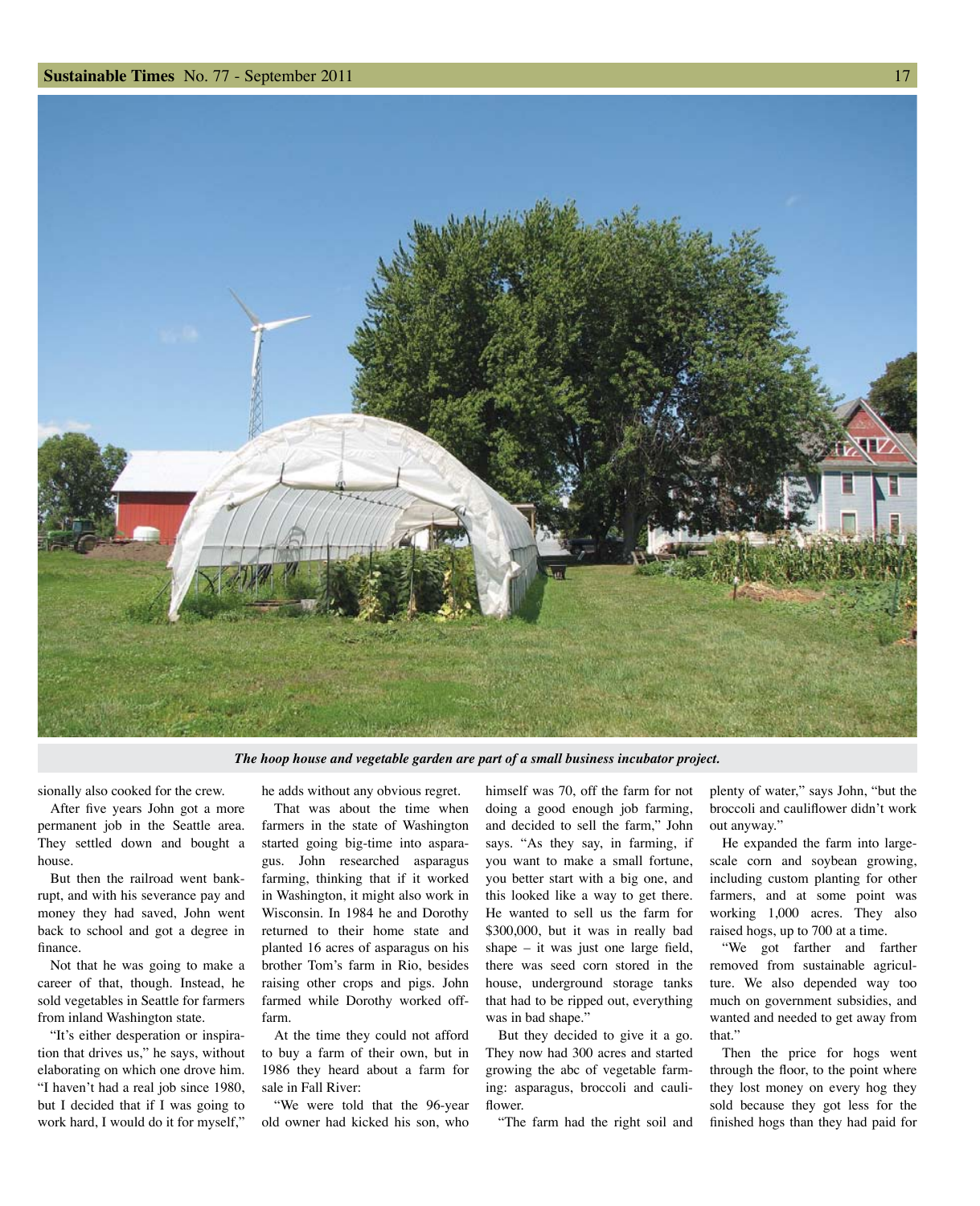

*The wind turbine supplies the farm's electricity.*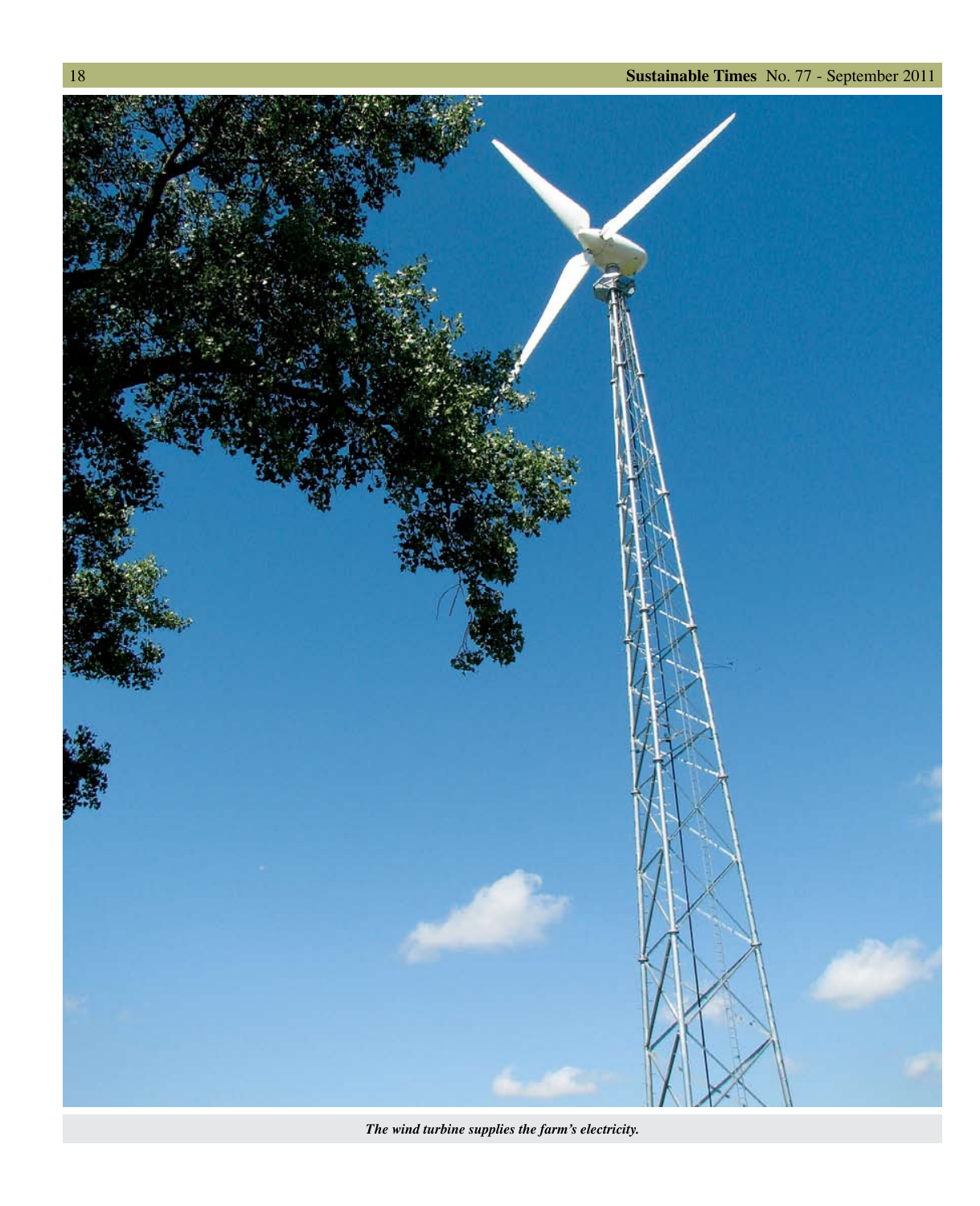

*Shaggy, yes, but also very tasty. Highland cattle are well adapted to Wisconsin winters. It's the hot summer they don't like much.*

them as small feeder pigs.

"That's when I decided that I wanted to be the price setter, not the price taker; it was a big change in attitude."

It was also at about that time – the late 1990s – that both their dogs died of cancer

"A lot of things came together at that point," says Dorothy.

She and John took a holiday in New Zealand, where they spent time on a sheep farm and saw a different way of raising animals – not confining them in feedlots, but letting them eat grass.

Back home, inspired by, among

other things, books by Wendell Berry and Aldo Leopold, they adopted a more holistic management approach ("Goals are nothing but dreams written on a piece of paper," as John puts it.) that includes a bigger focus on quality of life.

It also made them realize that working with nature was the right way to successful and sustainable farming:

"Cattle has legs and grass has roots," John explains. "Working with nature, we let the cattle do the harvesting and the fertilizing, and we have restored the natural cycle."

After doing extensive research,

they decided to get Scottish Highland cattle. "They fit the bill; they are rugged,

gentle and they can stay outside during Wisconsin winters."

In fact, it's the summer heat and humidity that gets to them, and this year, the Priskes lost several cows and calves to the high temperatures.

They raise their cattle sustainably, but they are not dogmatic about it. They don't feed them growth hormones or antibiotics as a matter of course, but when members of their herd caught pneumonia this year, they were treated by a vet.

They use rotational grazing, mov-

ing their herds to different parts of the pasture, so that the grass has time to recover and is not overgrazed.

Fountain Prairie's grassland is certified organic, but the animals are not, and while they spend most of their time out in pasture and always have access to grass and hay, they are grain-finished before going to the butcher's.

What was once soybeans and corn fields is now then organic pasture and 60 acres of restored tall-grass prairie and wetland.

"There is a lot of wildlife in the prairie and the wetland, and also in the pasture," says John. "It is great